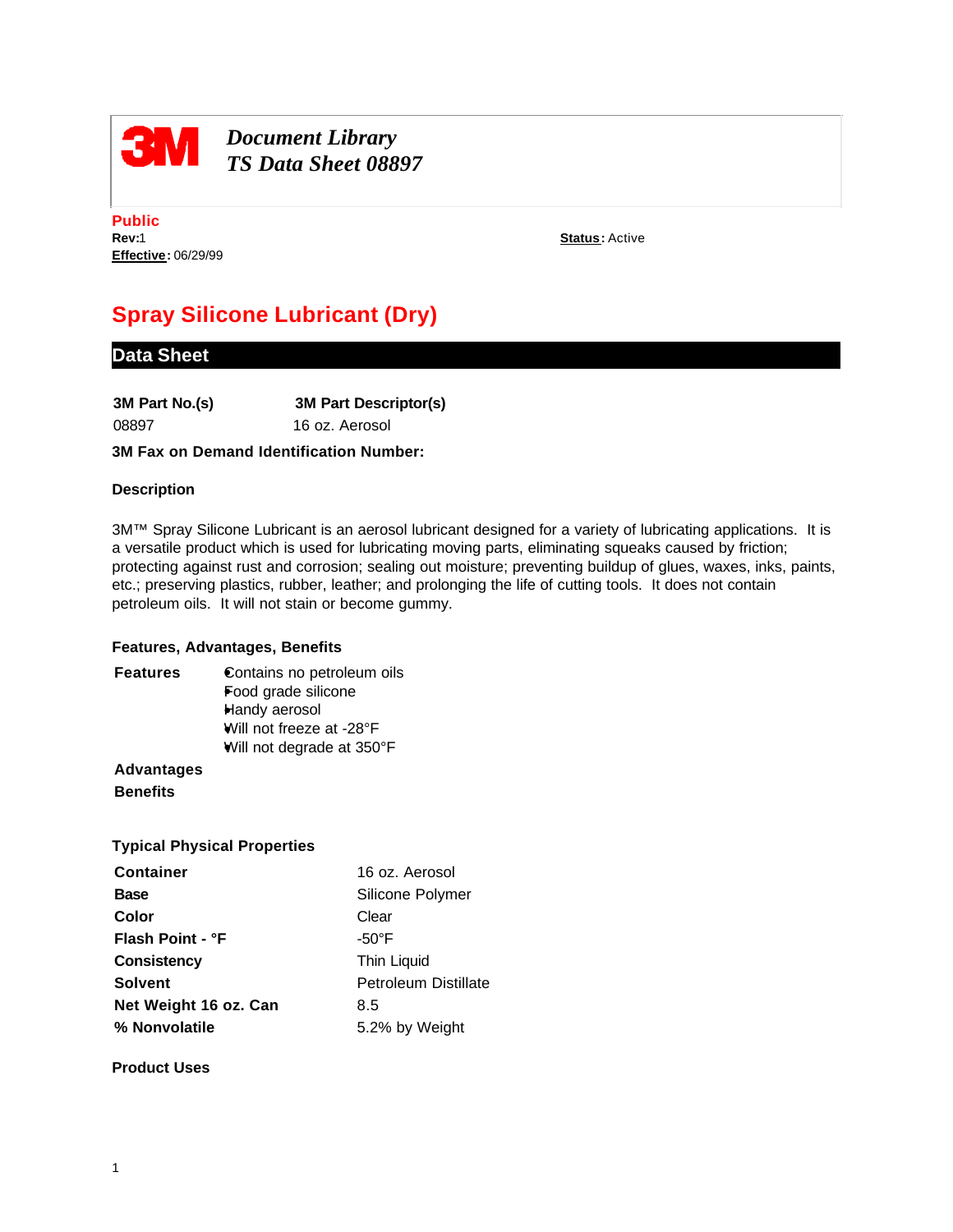**Performance Properties**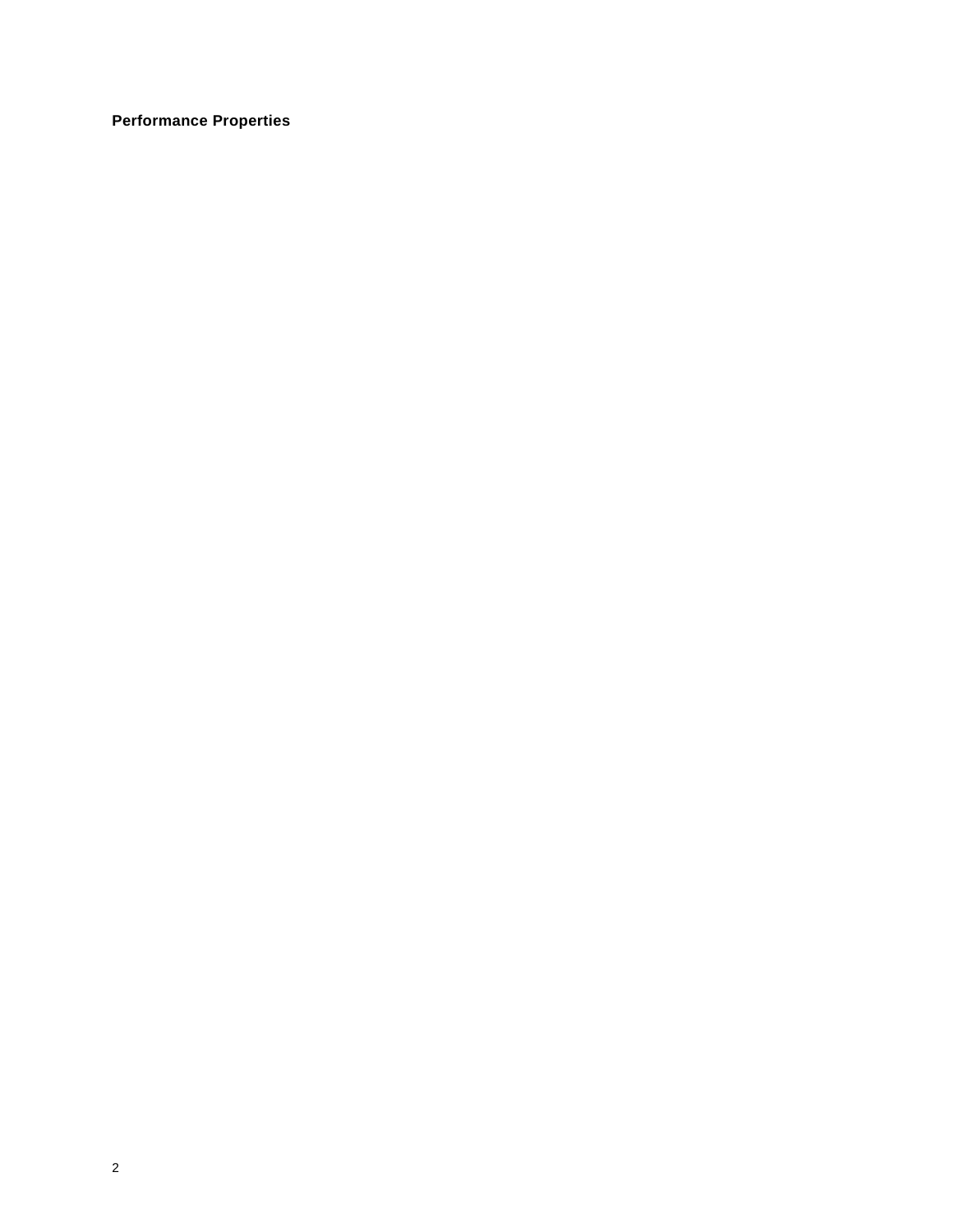## **Handling and Application Information**

#### **Directions for Use**

- 1. Turn spray tip so opening points to dot on rim of can.
- 2. Hold can upright and push actuator on top of can all the way down to apply a uniform spray.
- 3. If using the extension tube, insert it into the actuator using a twisting motion.
- 4. Best results are obtained when material is at room temperature. Higher temperatures increase the pressure in the can, and lower temperatures reduce the pressure.
- 5. Hold can 8" to 10" from surface to be sprayed. Apply evenly and use sparingly.
- 6. For hard to reach or small surfaces, use the extension tube.
- 7. On leather and vinyl, apply and wipe with a cloth.

#### **Applications**

- Lubrication of plastic dash parts
- Door weather strips
- Window channel lubrication
- l Lubricate door locks

#### **Storage and Handling**

Store at room temperature. Rotate stock on a "first-in, first-out" basis. When stored at the recommended conditions in original, unopened containers, this product has a shelf life of 12 months.

#### **Precautionary Information**

Refer to Product Label and Material Safety Data Sheet for Health and Safety Information before using this product.

#### **Country** US

**This document is public. It may be distributed.**

#### **Important Notice to Purchaser**

The statements and technical information contained in this technical data sheet are based on tests and data which 3M believes to be reliable, but the accuracy or completeness of such statements and technical information is not guaranteed. **3M MAKES NO WARRANTIES, EXPRESS OR IMPLIED, INCLUDING, BUT NOT LIMITED TO, ANY IMPLIED WARRANTY OF MERCHANTABILITY OR FITNESS FOR A PARTICULAR PURPOSE.** User is responsible for determining whether the 3M product is fit for a particular purpose and suitable for user's method of application.

\* If 'Directions for Use' reference P.N.'s 8984, 8986, or 8987, please read below.

Federal and local air quality regulations may regulate or prohibit the use of surface preparation and cleanup solvents based on VOC content. Consult your local and Federal air quality regulations for information. When using solvents, use in a well ventilated area. Extinguish all sources of ignition in the work area and observe precautionary measures for handling these materials. Refer to product label and MSDS for P.N. 8984, 8986, or 8987 for detailed precautionary information.

#### **LIMITATION OF REMEDIES AND LIABILITY:** If the 3M product is proved to be defective, **THE EXCLUSIVE REMEDY, AT 3M'S OPTION, SHALL BE TO REFUND THE PURCHASE OF OR TO REPAIR OR REPLACE THE DEFECTIVE 3M PRODUCT.**

3M shall not otherwise be liable for loss or damages, whether direct, indirect, special, incidental, or consequential,